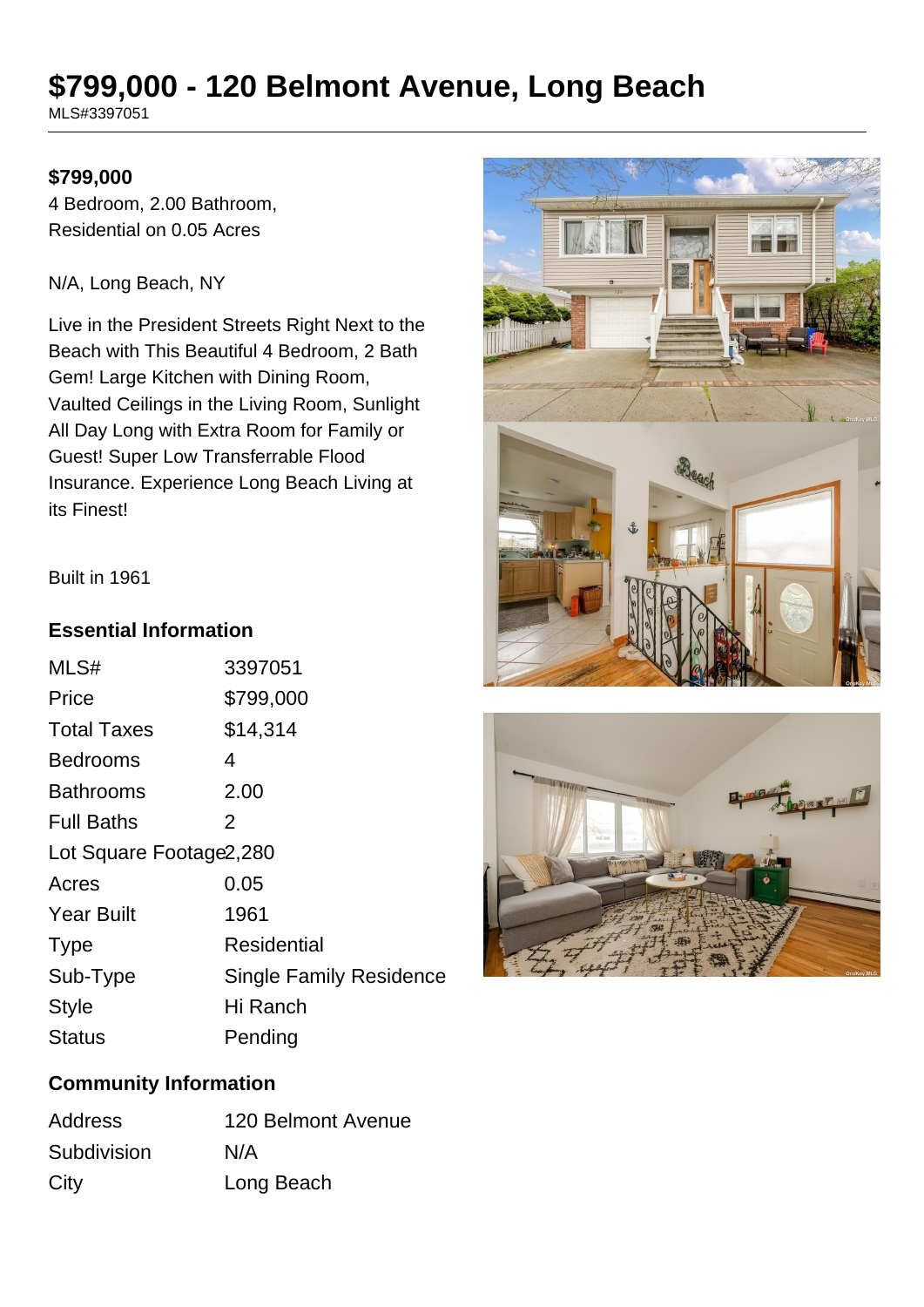| County           | Nassau                                              |
|------------------|-----------------------------------------------------|
| <b>State</b>     | NY.                                                 |
| Zip Code         | 11561                                               |
| <b>Amenities</b> |                                                     |
| Parking          | Private, Attached, 1 Car Attached, Driveway, Garage |
| # of Garages     | 1                                                   |
| Garages          | Private, Attached, 1 Car Attached, Driveway, Garage |
| <b>Interior</b>  |                                                     |
| Heating          | Natural Gas, Baseboard                              |
| Cooling          | <b>Central Air</b>                                  |
| <b>Basement</b>  | <b>None</b>                                         |
| <b>Exterior</b>  |                                                     |
| <b>Exterior</b>  | Frame                                               |
| Construction     | Frame                                               |
|                  |                                                     |

## **School Information**

| <b>District</b> | Long Beach                                                        |
|-----------------|-------------------------------------------------------------------|
| Elementary      | East Elementary School, Lido Elementary School, Lindell Boulevard |
|                 | <b>School, West Elementary School</b>                             |
| <b>Middle</b>   | Long Beach Middle School                                          |
| High            | Long Beach High School                                            |

### **Additional Information**

Date Listed May 3rd, 2022 Days on Market 29 HOA Fees \$0 Broker Agency Compensation1.5 Buyer Agency Compensation 1.5

# **Listing Details**

Listing Information Provided Courtesy of: Daniel Gale Sotheby's International Realty



Information Copyright 2022, OneKey® MLS. All Rights Reserved.

The source of the displayed data is either the property owner or public record provided by non-governmental third parties. It is believed to be reliable but not guaranteed. This information is provided exclusively for consumers' personal, non-commercial use.

The data relating to real estate for sale on this website comes in part from the IDX Program of OneKey® MLS.